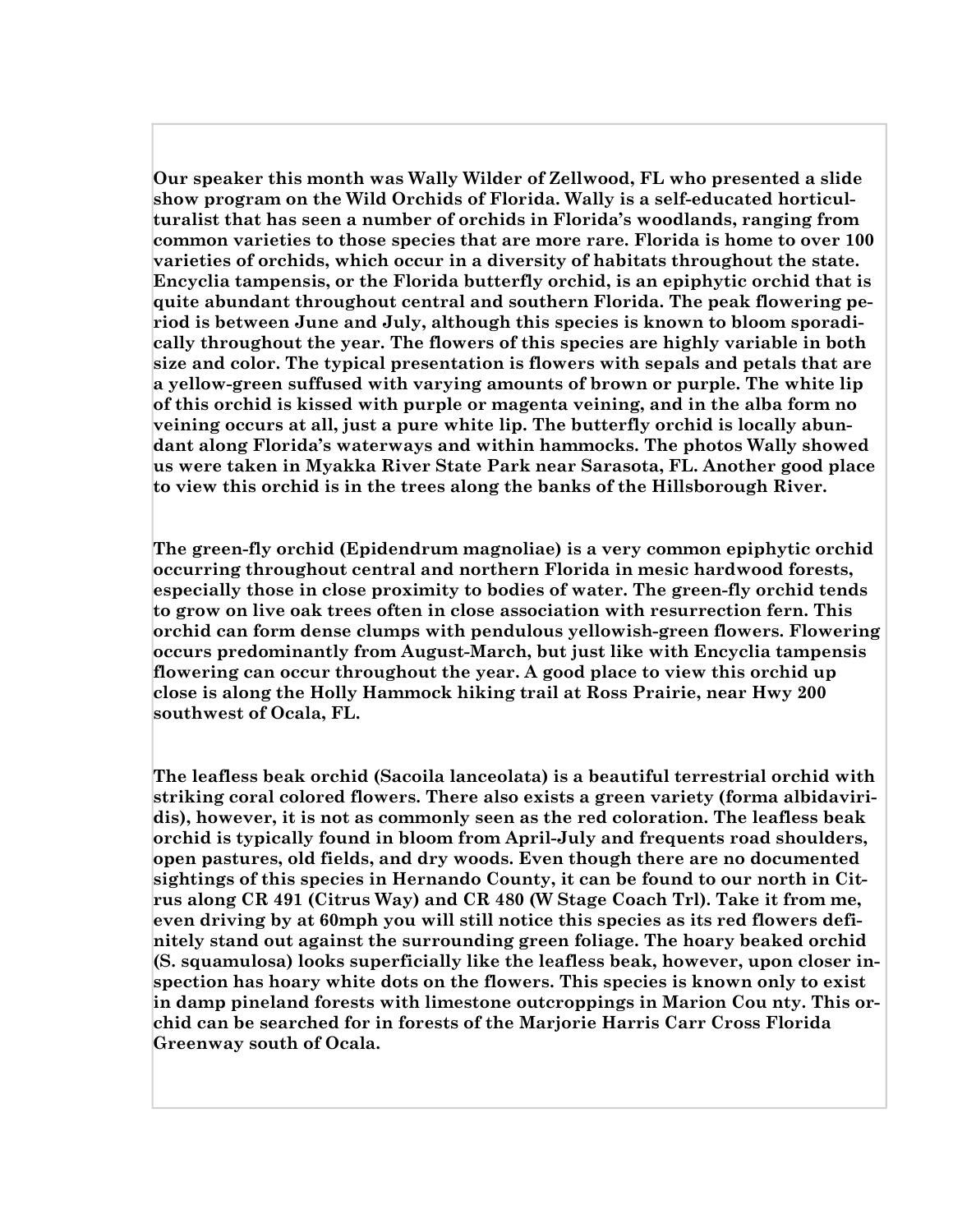Four species of grass pinks, Calopogon spp., occur in the state of Florida. These are terrestrial orchids that like sunny, wet meadows, pine flatwoods, and roadsides with sandy, acidic soils. These orchids open their nonresupinate flowers in succession starting at the base of the floral inflorescence with each flower only open for a few brief days. Flowering occurs from spring to early summer with (Vanilla barbellata) are just some of the orchids that can be found among swamps throughout the southern portion of the state.

April being a peek month for many species. Like the name suggests the flowers of the grass-pinks vary from deep to pale shades of pink with all four of the species having an alba variety. The many-flowered grass-pink (C. multiflorus) is probably the rarest grasspink in Florida due to the fact that it is a fire dependent species, and will not flower until a few weeks after a spring burn. Some of the larger populations of the many-flowered grass-pink are located in the Goethe State Forest in Levy County and at the Disney Wilderness Preserve near Kissimmee.

There are at least eight species of fringed orchids, Platanthera spp., that occur in Florida. They are terrestrial orchids that prefer open, wet meadows, pine flatwoods, roadsides, and areas of seepage slopes. Most of the species have brilliant orange flowers with a fringed lip that are in bloom from summer to early fall. The Chapman's fringed orchid (P. chapmanii), with its vibrant orange-yellow flowers is critically endangered in the state and consists primarily of small local populations, such as ones that can be found along Hwy 90 in Bakers County. The orange fringed orchid (P. ciliaris), which can stand up to a meter high, can readily be found blooming in August among moist, mossy ditches located on the west side of CR 337 in the Goethe State Forest. Two of the species of fringed orchids, the southern white fringe orchid (P. conspicua) and the snowy orchid (P. nivea), have enticing, crisp snow white flowers and are more commonly located from central Florida northwa rd. Not all of Florida's orchids are obvious and showy. There are several species of orchids that are mycotrophic, which means these plants derive most of their nutrients from a symbiotic association with fungi. The crested coralroot (Hexalectris spicata) is an example of this type of orchid that exists as subterranean tubers forming small rhizomes within dry, open, hardwood forests (preferably live oak) in central and north Florida. The crested coralroot is a summer flowering species which sends up a leafless stem during April-August that has several flowers with petals and sepals of a deep yellowish-brown and purple striations across the petals and the lip. A true albino form of the plant (forma wilderi) was discovered in Hernando County, and has been seen by only a few individuals including Wally and his brother. Some good places to explore for this orchid would be in forests near Crystal River and the Marjorie Harris Carr Cross Florida Greenway.

As many of us already know south Florida is home to a large number of Florida's orchid species, with the Everglades, Big Cypress Swamp, and the Fakahatchee Strand Preserve being some of their favorite haunts. Several species including: the cigar orchid (Cyrtopodium punctatum), night-fragrant epidendrum (Epidendrrum nocturnum), cone-bearing epidendrum (E. strobiliferum), Florida oncidium (Oncidium floridanum), clamshell orchid (Prosthechea cochleata), spotted mule-eared orchid (Trichocentrum undulatum), and the leafless vanilla Of course, no discussion of Florida's orchids would be complete without mention of the ghost orchid (Dendrophylax lindenii).